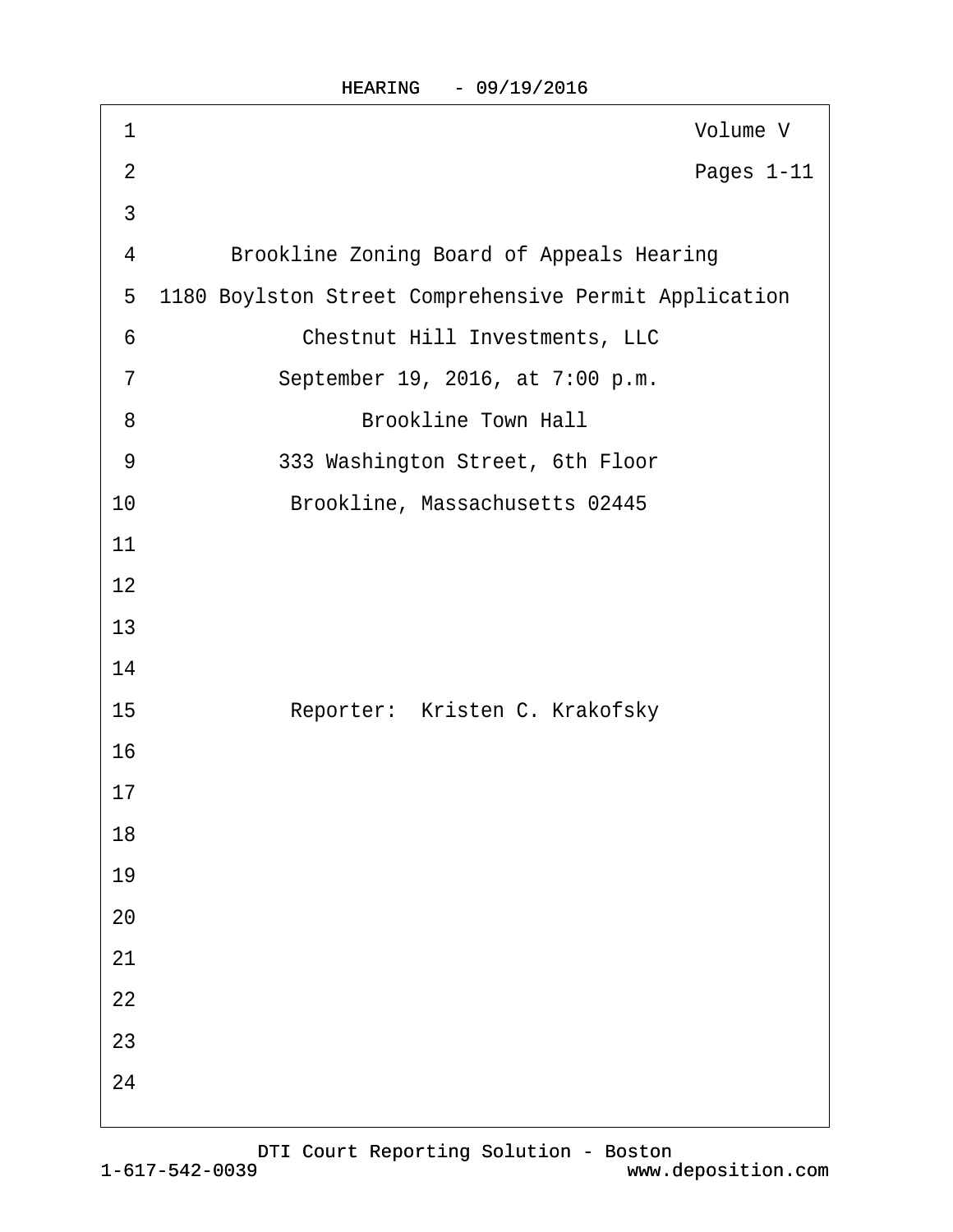| <b>APPEARANCES</b><br>1                               |
|-------------------------------------------------------|
| 2 Board Members:                                      |
| 3 Johanna Schneider, Chair                            |
| 4 Jonathan Book                                       |
| 5 Mark Zuroff                                         |
| 6 Steven Chiumenti                                    |
| $\overline{7}$                                        |
| 8 Town Staff:                                         |
| 9 Alison Steinfeld, Planning Director                 |
| 10 Maria Morelli, Senior Planner                      |
| 11                                                    |
| 12                                                    |
| 13 Applicant:                                         |
| 14 Raj Dhanda, Chestnut Hill Investments, LLC         |
| 15 Rachna Balakrishna, Chestnut Hill Investments, LLC |
| 16 Bob Engler, President, SEB, LLC                    |
| 17                                                    |
| 18                                                    |
| 19                                                    |
| 20                                                    |
| 21                                                    |
| 22                                                    |
| 23                                                    |
| 24                                                    |
|                                                       |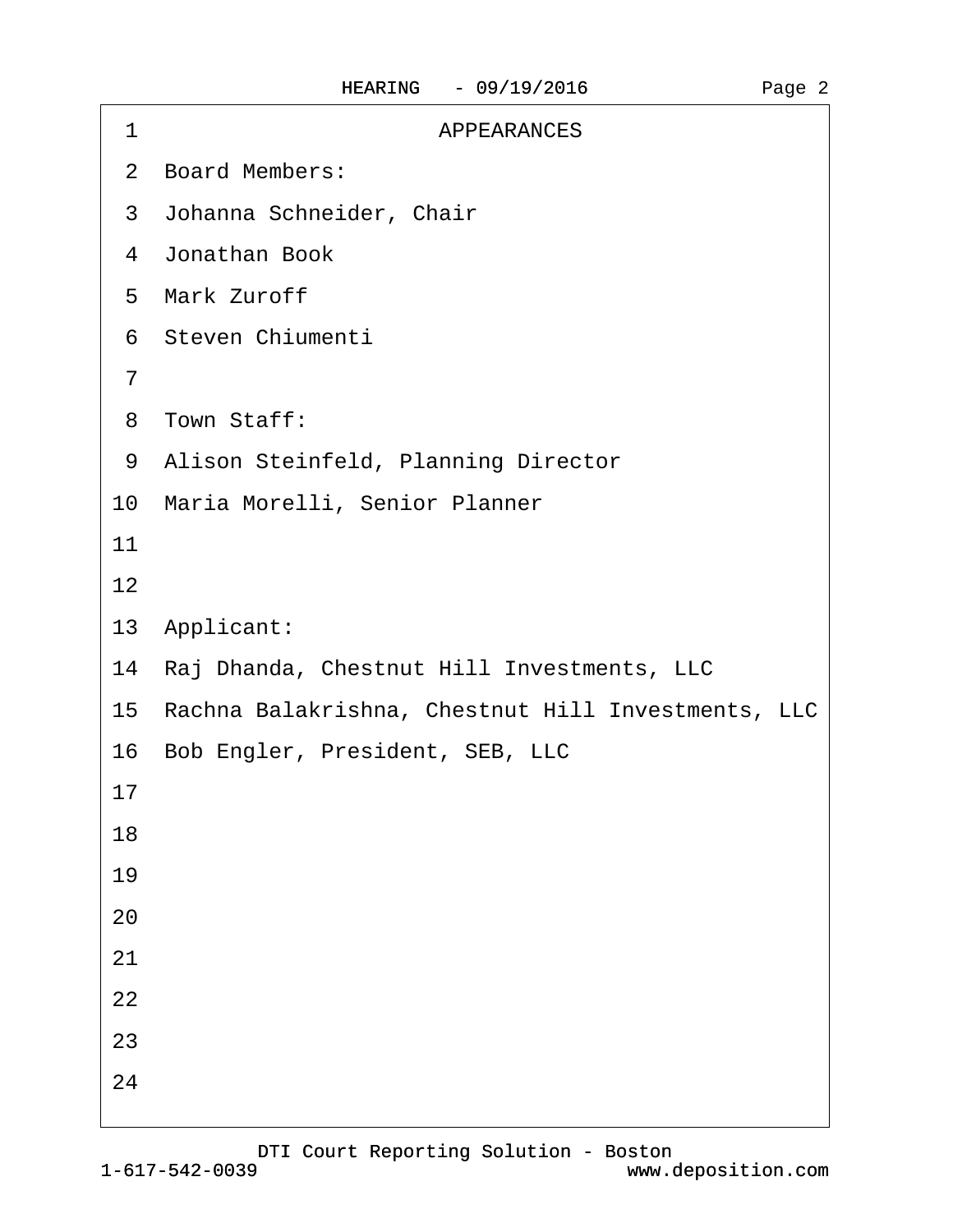<span id="page-2-0"></span>

| PROCEEDINGS:<br>1                                          |  |  |  |
|------------------------------------------------------------|--|--|--|
| MS. SCHNEIDER: Okay. It's 7:00, so we're<br>2              |  |  |  |
| going to call this well-attended meeting to order.<br>3    |  |  |  |
| 4<br>Since the last time we met, we have had peer          |  |  |  |
| 5 review reports produced by our traffic peer reviewer     |  |  |  |
| 6 and our parking peer reviewer, and we are going to be    |  |  |  |
| 7 providing the applicant with additional time to review   |  |  |  |
| 8 those reports, so we're not going to be hearing a        |  |  |  |
| 9 presentation tonight.                                    |  |  |  |
| 10<br>At our next hearing, which is going to be            |  |  |  |
| 11 October 17th, we will have a presentation by our        |  |  |  |
| 12 traffic and parking peer reviewer. We will also have a  |  |  |  |
| 13 presentation by the director of engineering and         |  |  |  |
| 14 transportation relating to stormwater. And finally,     |  |  |  |
| 15 also on October 17th we will have a presentation by our |  |  |  |
| 16 environmental peer reviewer.                            |  |  |  |
| 17<br>The applicant has provided a one-month               |  |  |  |
| 18 extension of the 180-day deadline until January 5,      |  |  |  |
| 19 2017.                                                   |  |  |  |
| Maria, would you like to provide any further<br>20         |  |  |  |
| updates for us?<br>21                                      |  |  |  |
| 22<br>MS. MORELLI: Very briefly.                           |  |  |  |
| MS. SCHNEIDER: Okay. Thank you.<br>23                      |  |  |  |
| MS. MORELLI: Maria Morelli, planning<br>24                 |  |  |  |
|                                                            |  |  |  |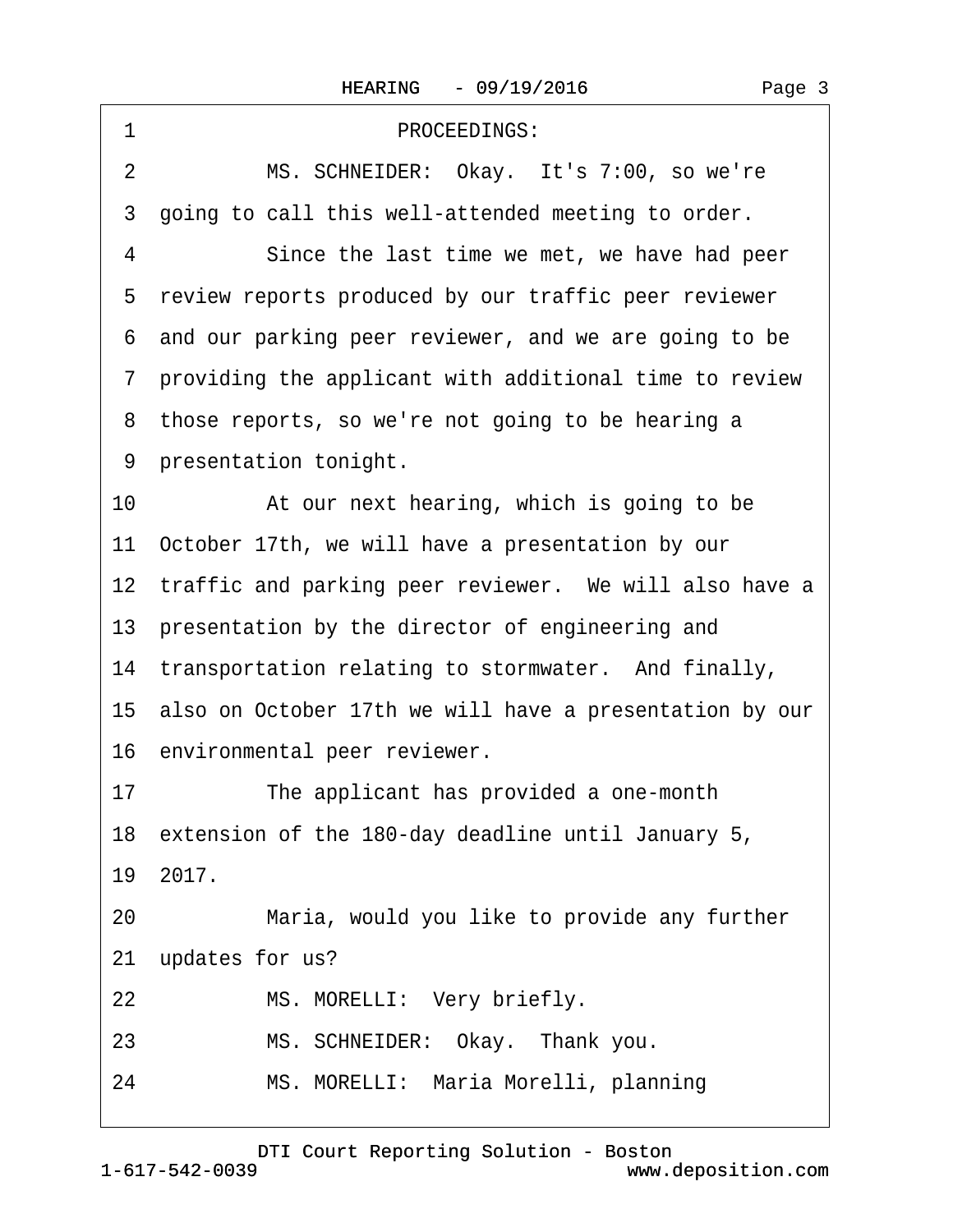<span id="page-3-0"></span>·1· department.

2 The ZBA's charge was provided to the developer ·3· on August 9th, and these instructions were focused on 4 only site and building design. They were primarily 5 based on a technical analysis provided by Cliff ·6· Boehmer, architect, and comments from the community. 7 I won't repeat that charge now, but I will ·8· tell you that we did have two staff meetings with the ·9· project team and various departments, and those were 10· held on August 25th and September 8th, and the project 11 team was very responsive. Mr. Boehmer did have just 12 some issues that are ongoing regarding the relationship 13 of the massing to the six-family development to the 14 left on Boylston; the height of the ground-level floor; 15 the ceiling height; the ceiling height overall; 16· parking, how that actually functions; a trash plan; and 17 other amenities. 18 I also understand from the project team that 19· they did reach out to the abutters at the six-family 20· development.· They have given you a summary of that 21 meeting, and there was an initial response from one of 22 the occupants of that unit, and they'll also be 23· following up with additional comments.

24 • Any questions?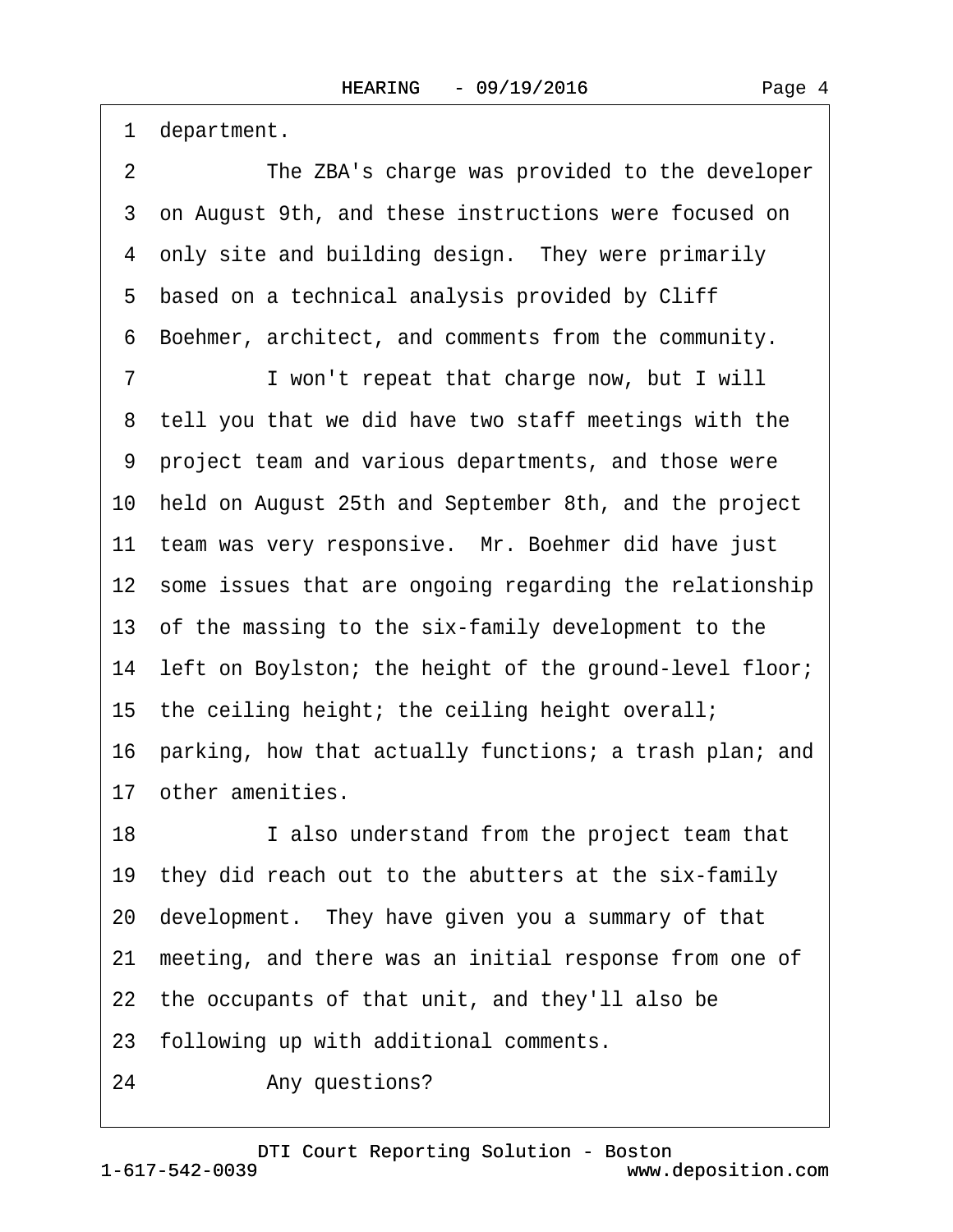<span id="page-4-0"></span>

| 1<br>MS. SCHNEIDER: Thank you, Maria.                      |
|------------------------------------------------------------|
| So as I mentioned, we do have comment letters<br>2         |
| 3 in from our transportation and parking peer reviewers,   |
| 4 and we would like to request that some follow-up         |
| 5 information be provided by the applicant in response to  |
| 6 some of those comments. I'm just going to very quickly   |
| 7 read though the list -- and we can also make the list    |
| 8 available in hard copy -- directly from their memo, so   |
| 9 I don't think there's anything additional. There's no    |
| 10 surprises if you've had a chance to even skim those     |
| 11 reports.                                                |
| 12<br>The first set of requests are based on               |
| 13 Mr. Fitzgerald's report dated 9/16/2016. The first      |
| 14 thing has to do with the existing traffic volumes. He   |
| 15 notes that there's a table, Table 1, which references   |
| 16 the 2014 daily traffic volume along Boylston Street but |
| 17 that the count data was not provided for verification.  |
| 18 We ask that that information please be provided. We     |
| 19 would also like to see documentation as to whether the  |
| 20 traffic counts were provided before or after the        |
| 21 service station was closed.                             |
| 22<br>With respect to intersection safety,                 |
| 23 Mr. Fitzgerald's letter notes that there seems to be    |
| 24 some sort of information discrepancy between MassDOT    |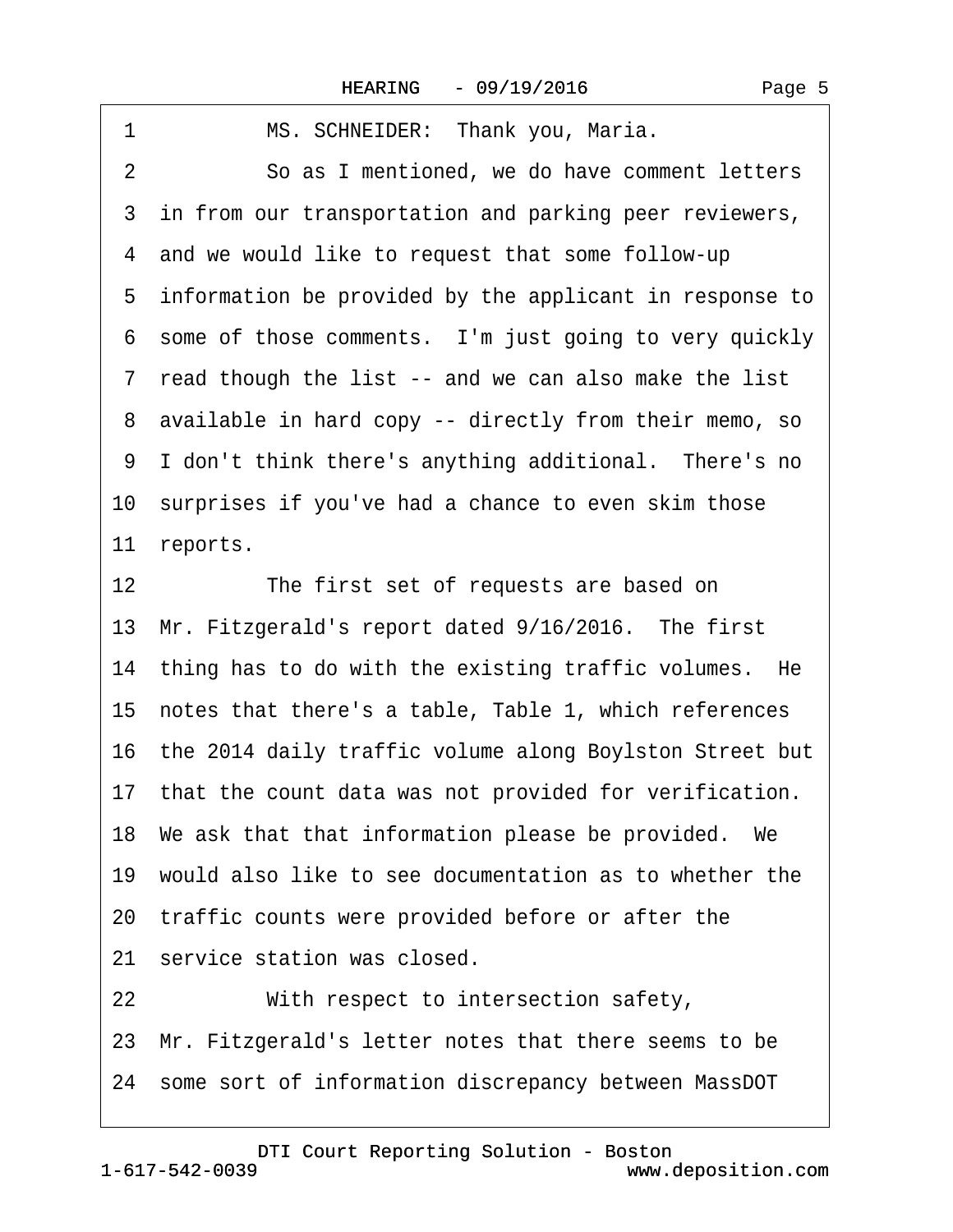<span id="page-5-0"></span>·1· numbers and Brookline Police Department numbers, and 2 we'd ask that you take a look at the accident data from 3 the Brookline Police Department as well and incorporate 4 that into your analysis. 5 • Sale as to projected traffic volumes, we would ·6· request that the applicant confirm the size of the 7 retail component of the project. There seems to be ·8· some discrepancy as to whether it's 7,000 square feet ·9· or 7,900 square feet, and we would ask that you base 10 your analysis of retail traffic and retail trip 11 generation accordingly. 12 There was also a comment in Mr. Fitzgerald's 13 memo having to do with the size -- this size of retail 14 component for a project and there being some difficulty 15 with the land-use codes. We would request that the 16· applicant take a look at the trip generation for the 17 retail using either local data or a different land use 18· code, and there's more detail in his memo about that. 19 Mr. Fitzgerald also noted that there were --20· in Table 3 of your traffic study, there were reductions 21 for walking and transit. They were assumed based on 22 traffic analysis Zone 752 data obtained from 23· planning -- transportation and planning staff, but the 24 information was not provided for confirmation. Please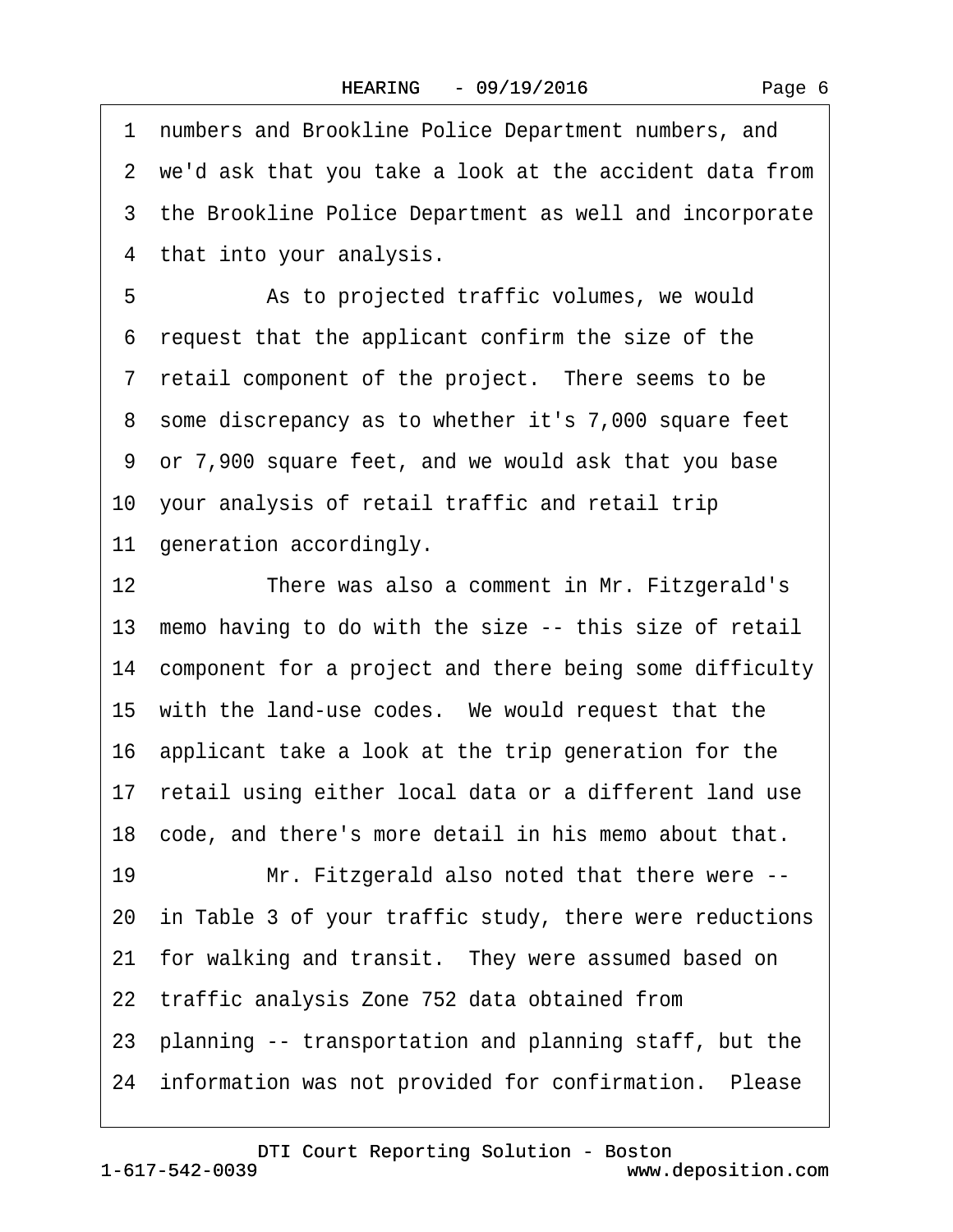<span id="page-6-0"></span>1 provide that information. 2 I think one of the more significant comments 3 in his report is that we did not see any trip ·4· generation numbers for the Saturday mid-day peak hours, 5 and we would like you to provide that as well. 6 **• • And the last thing from the Fitzgerald letter** 7 has to do with sight distance. He noted that there was 8 not speed data provided for Boylston Street. We would 9 like to see that as well. 10 We also had a review done by Walker Parking 11 Consultants. That report is also dated 9/16/2016. 12 They raised a number of issues and, you know, generally 13· speaking, I'd ask you all to take a close look at what 14 they have to say and respond to their -- the issues 15 raised in the Walker Parking letter. 16 Specifically, we would request that you 17 perform the recommended review of peak-hour parking 18 activity. We don't know whether this peer review is 19· going to result in any design changes to your parking 20· configuration.· If design changes are going to be made, 21· we request that you provide a detailed timing analysis 22 of valet operations to demonstrate adequacy. If there 23 are not going to be changes, we would request a 24· detailed timing analysis based on current plans.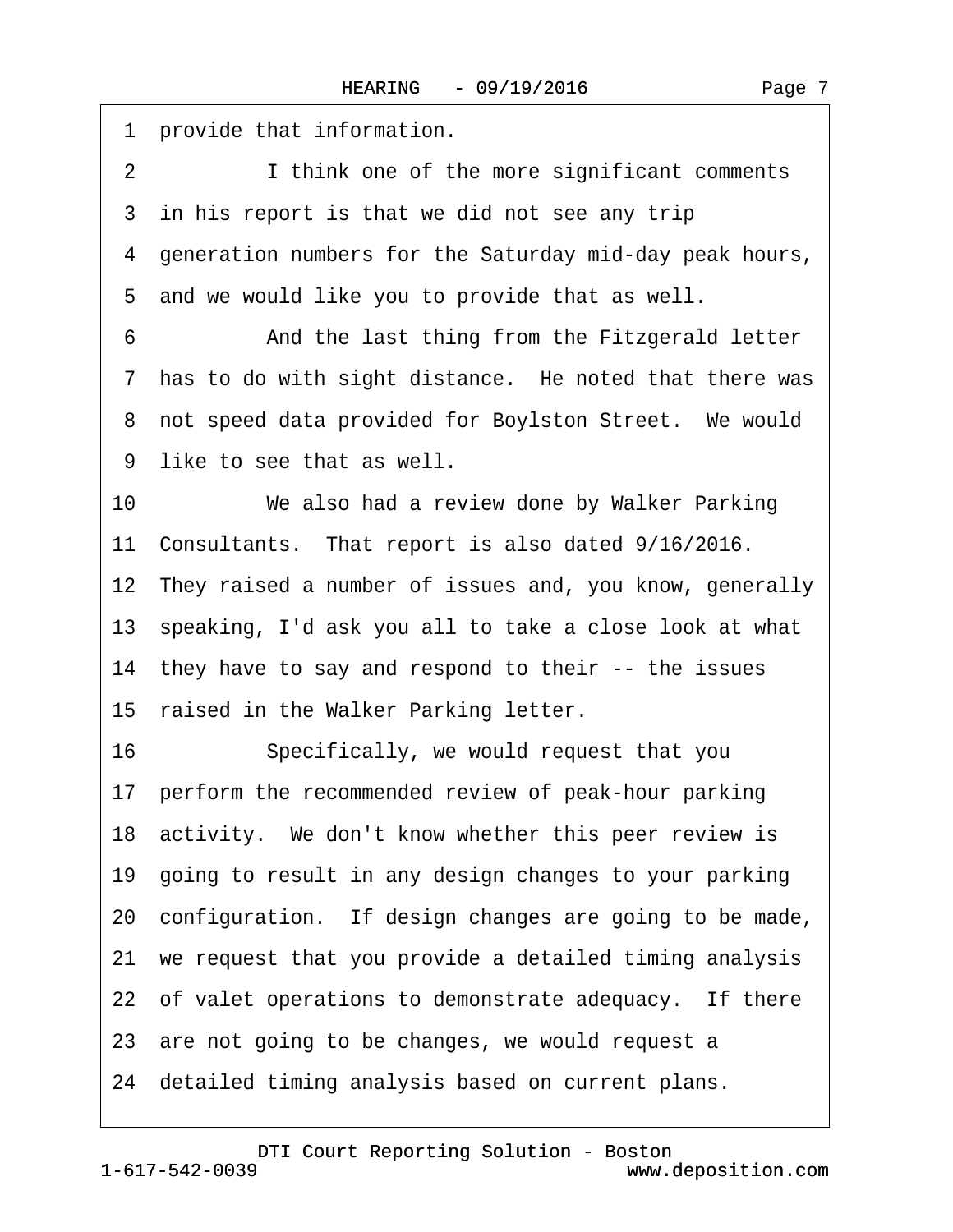<span id="page-7-0"></span>

| 1<br>We're also asking that you please provide data        |
|------------------------------------------------------------|
| 2 as to how many cars a valet can handle based on full     |
| 3 capacity in the proposed garage and peak-hour            |
| 4 conditions under the current design or any modified      |
| 5 design should you decide to make any changes.            |
| We would request that you provide some clarity<br>6        |
| 7 as to the type of retail you're contemplating in the     |
| 8 retail space of the project and how that will impact     |
| 9 volume in the garage. And we'd like to perhaps see you   |
| 10 include some different scenarios for different possible |
| 11 commercial uses: if it's a restaurant, an office, a     |
| 12 furniture store, a cafe, etc.                           |
| 13<br>We would also ask that you update the traffic        |
| 14 report to address weekend peak hours accounting for     |
| 15 both retail and residential activity.                   |
| 16<br>There was a question as to how you plan to           |
| 17 control residential demand if the number of spaces in   |
| 18 the project proves to be insufficient. If you could     |
| 19 please address that.                                    |
| If you could also show where bike parking or<br>20         |
| bike storage for the residents and also for retail<br>21   |
| 22 customers is going to be provided, that would be        |
| 23 helpful.                                                |
| 24<br>And there was also a comment in the Walker           |

1-617-542-0039 [DTI Court Reporting Solution - Boston](http://www.deposition.com)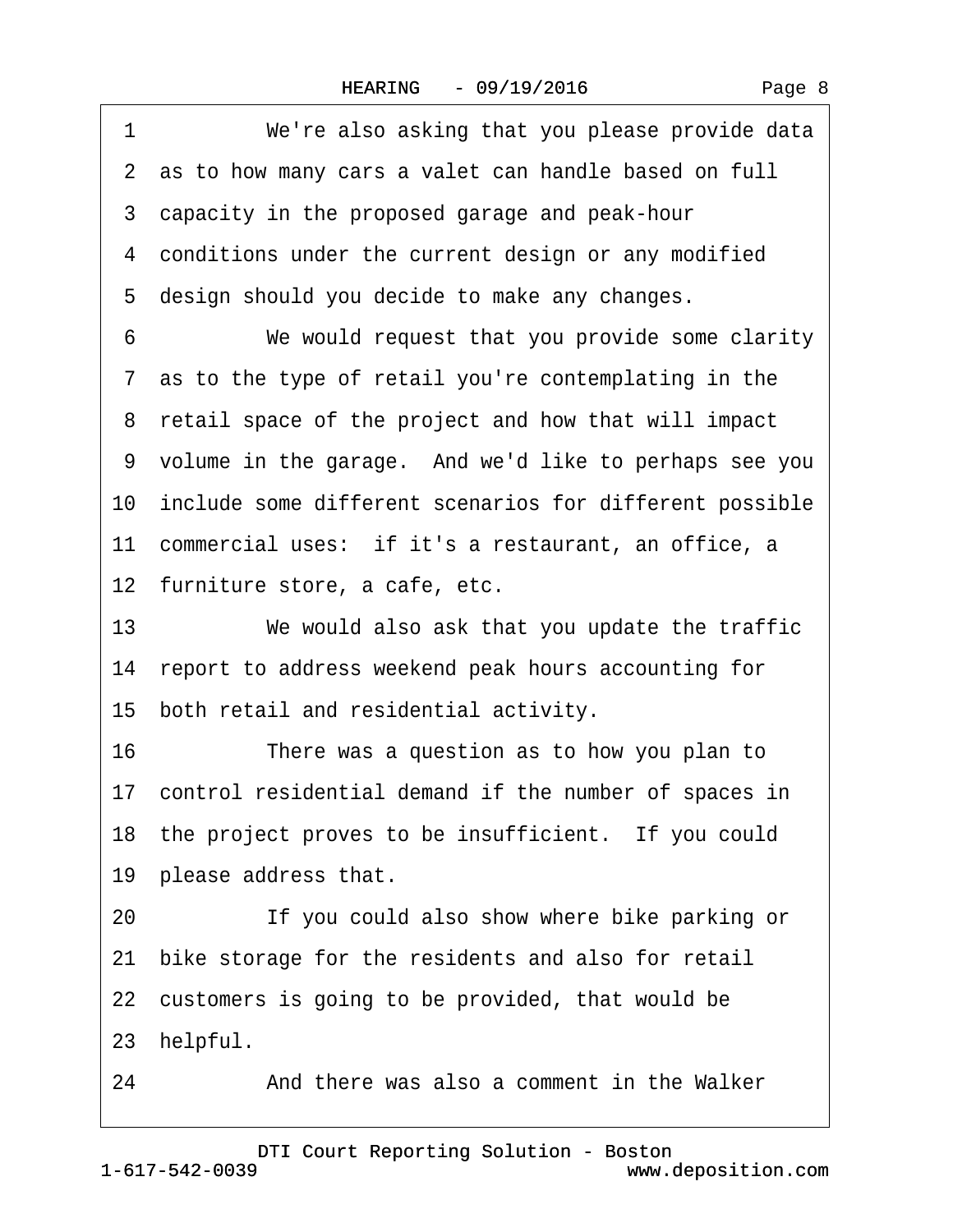<span id="page-8-0"></span>·1· Parking letter with respect to accessibility under the 2 Massachusetts accessibility regulations and also 3 accommodations for disabled residents and also disabled 4 retail customers. We would request information as to ·5· how you intend to comply with the regulations and how ·6· you envision the disabled residents and retail 7 customers navigating through the project. So just a 8 couple things. 9 If at all possible, could you agree to submit 10 this information and any other supplemental traffic and 11 parking information to the town by September 30th? 12 MR. BOB ENGLER: We can't do the traffic 13 counts that fast, but we can respond to some of the 14 comments by that time. The traffic counts on Saturday 15· and everything, setting that up, that's a two- to 16· three-week job.· So we will turn that in as soon as 17 it's done, probably after that, in early October, but 18 well before the next hearing. But some of the comments 19· and responses for these two studies, we'll certainly 20· get in -- get in by the 30th, but we should be able to. 21 MS. SCHNEIDER: Okay. 22 Maria and Alison, will that leave our folks 23 enough time to take a look at the stuff? 24 MS. MORELLI: What we'll do is we will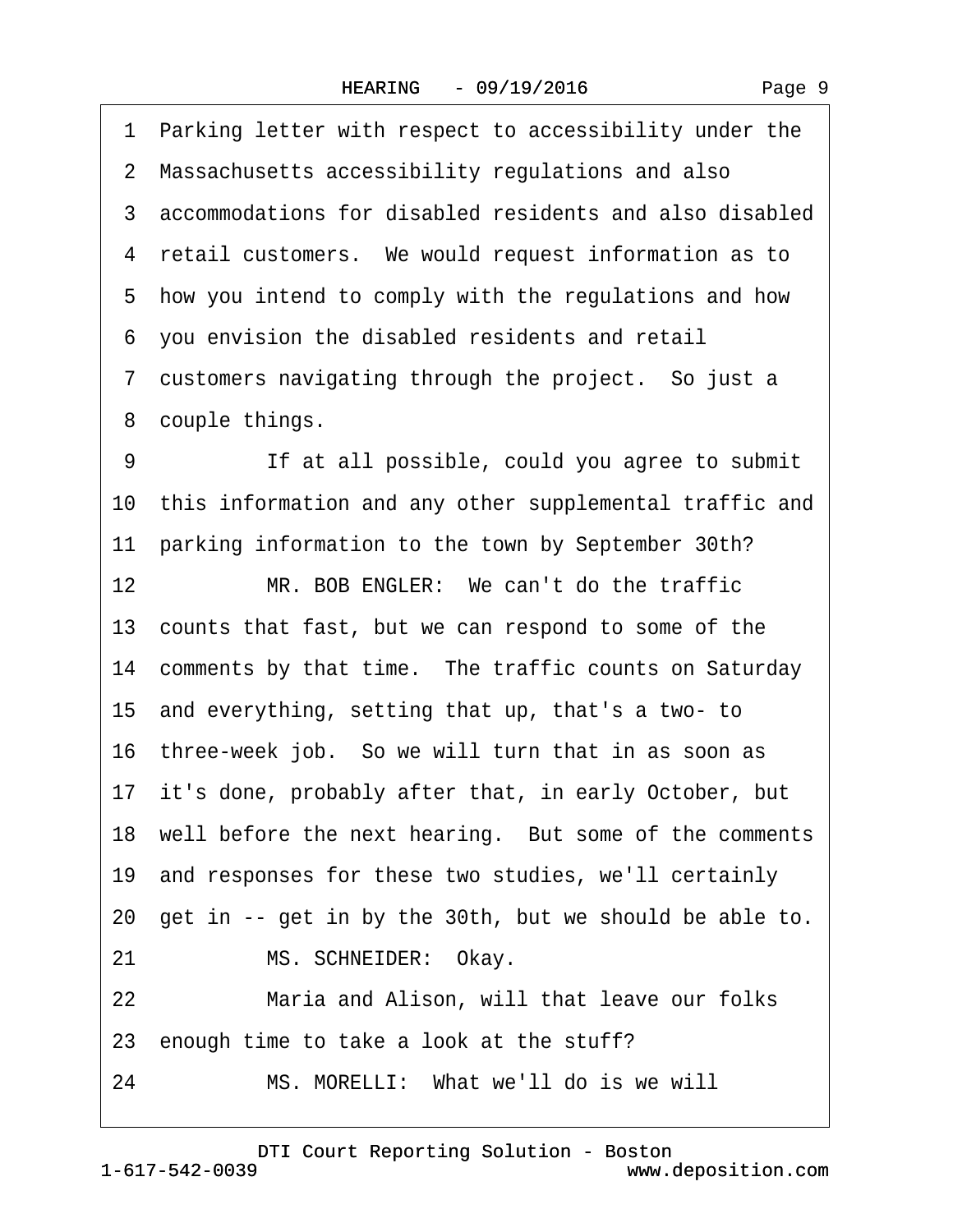<span id="page-9-0"></span> $\lceil$ 

| coordinate that schedule, talk to Jim Fitzgerald, and<br>1 |
|------------------------------------------------------------|
| 2 see if he has adequate time. Obviously, we want to       |
| 3 give the applicant enough time to respond, so we will    |
| 4 do a schedule.                                           |
| MS. SCHNEIDER: Okay. All right, great.<br>5                |
| 6 Thank you.                                               |
| Are there any other comments from the board<br>7           |
| 8 members as to traffic, parking, or anything else?        |
| 9<br>(No audible response.)                                |
| MS. BALAKRISHNA: Can we get a copy of the<br>10            |
| 11 list you just read from?                                |
| 12 <sup>2</sup><br>MS. SCHNEIDER: Yes.                     |
| MS. MORELLI: I'll prepare that for you.<br>13              |
| 14<br>MS. SCHNEIDER: So with that, we are going to         |
| 15 continue this hearing to October 17th at 7:00 p.m.      |
| 16 Thank you.                                              |
| (Proceedings adjourned at 7:11 p.m.)<br>17                 |
| 18                                                         |
| 19                                                         |
| 20                                                         |
| 21                                                         |
| 22                                                         |
| 23                                                         |
| 24                                                         |
|                                                            |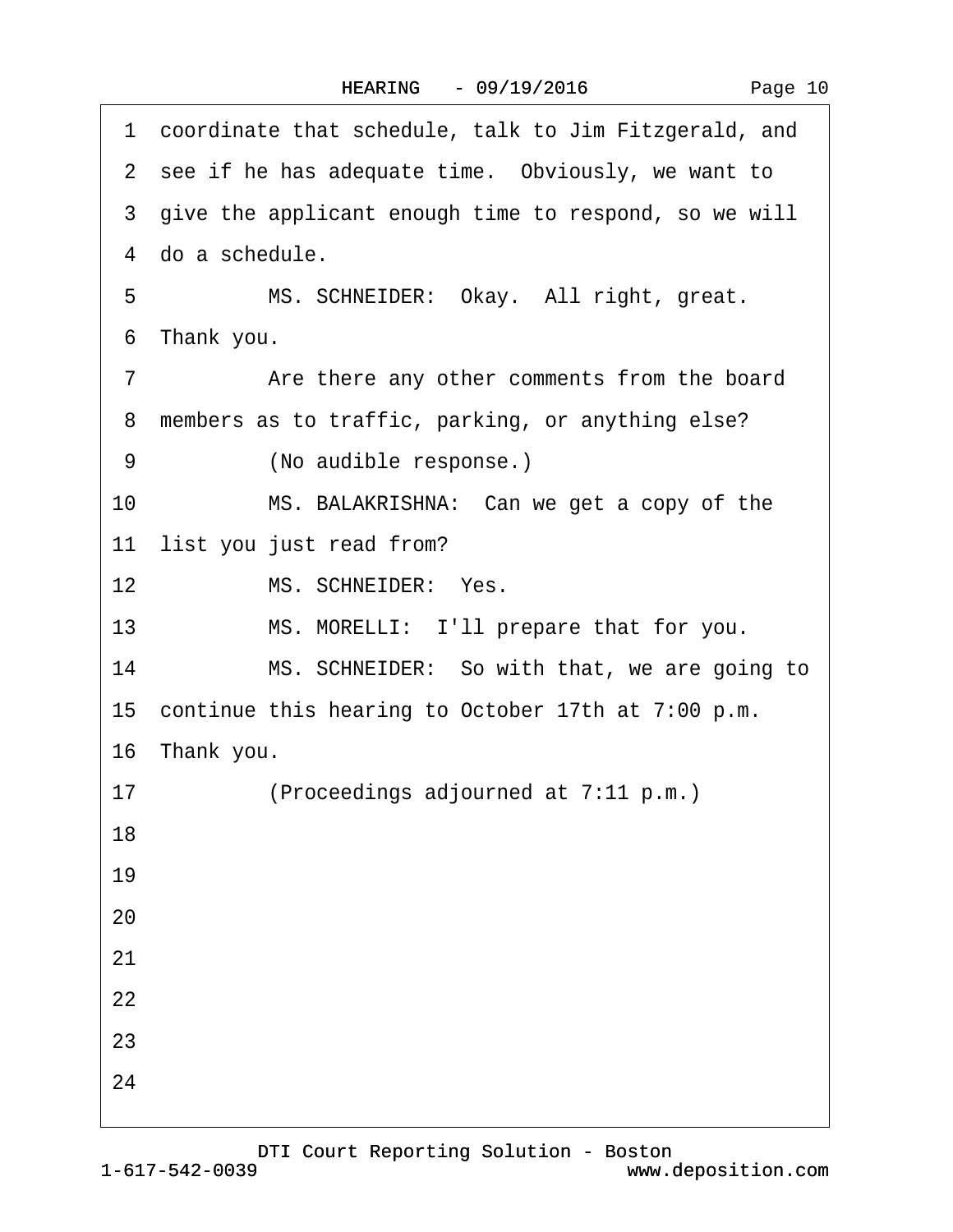| I, Kristen C. Krakofsky, court reporter and<br>1       |  |  |  |
|--------------------------------------------------------|--|--|--|
| 2 notary public in and for the Commonwealth of         |  |  |  |
| 3 Massachusetts, certify:                              |  |  |  |
| That the foregoing proceedings were taken<br>4         |  |  |  |
| 5 before me at the time and place herein set forth and |  |  |  |
| 6 that the foregoing is a true and correct transcript  |  |  |  |
| 7 of my shorthand notes so taken.                      |  |  |  |
| 8<br>I further certify that I am not a relative        |  |  |  |
| 9 or employee of any of the parties, nor am I          |  |  |  |
| 10 financially interested in the action.               |  |  |  |
| I declare under penalty of perjury that the<br>11      |  |  |  |
| 12 foregoing is true and correct.                      |  |  |  |
| 13<br>Dated this 29th day of September, 2016.          |  |  |  |
| 14                                                     |  |  |  |
| 15                                                     |  |  |  |
| 16<br>Kristen Krakofsky, Notary Public                 |  |  |  |
| 17 My commission expires November 3, 2017.             |  |  |  |
| 18                                                     |  |  |  |
| 19                                                     |  |  |  |
| 20                                                     |  |  |  |
| 21                                                     |  |  |  |
| 22                                                     |  |  |  |
| 23                                                     |  |  |  |
| 24                                                     |  |  |  |
|                                                        |  |  |  |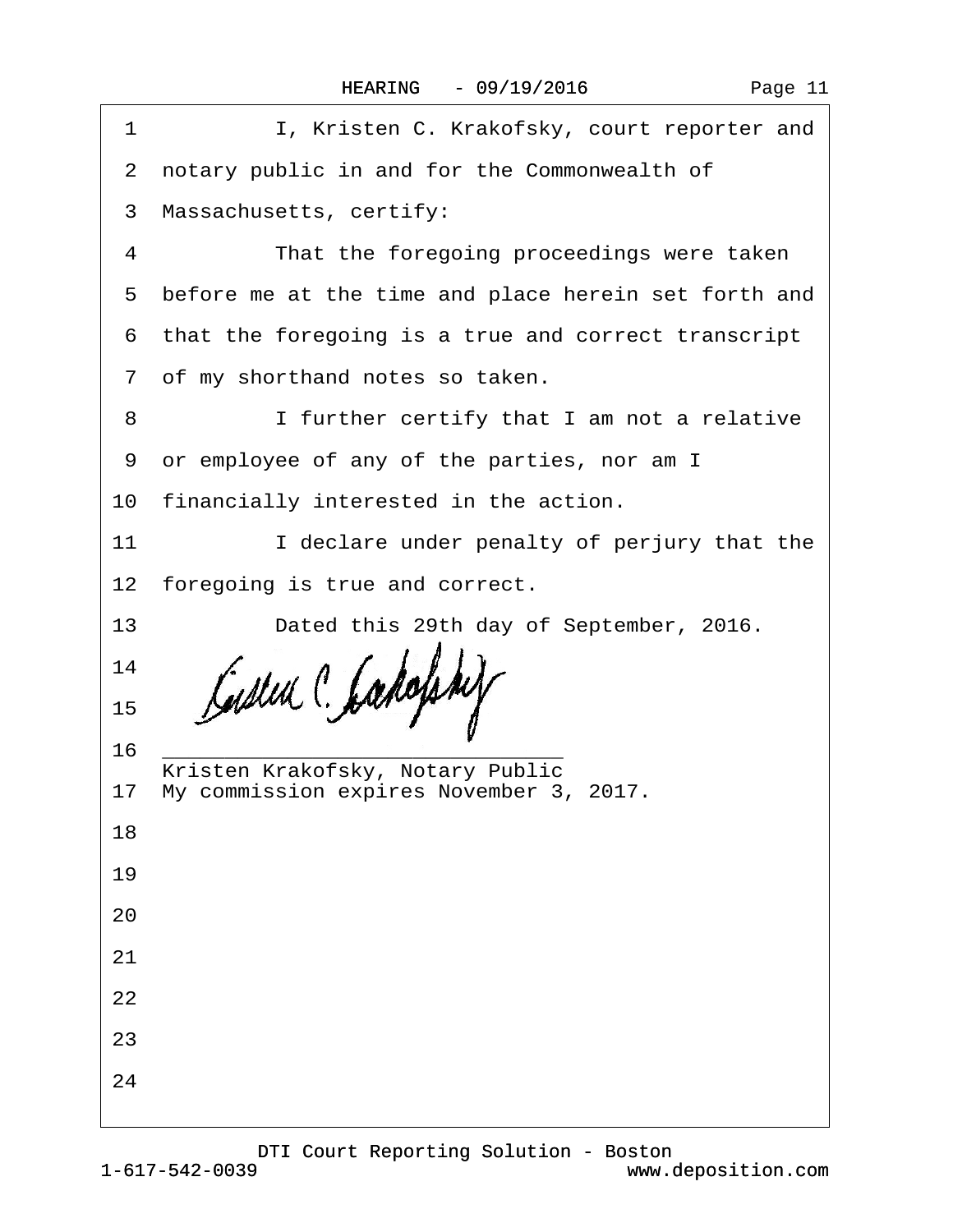| $\mathbf{1}$     | 4:10                                | architect<br>4:6       | can't<br>9:12          |
|------------------|-------------------------------------|------------------------|------------------------|
|                  | 9                                   | asking                 | capacity               |
| 1                |                                     | 8:1                    | 8:3                    |
| 5:15             | 9/16/2016                           | assumed                | cars                   |
| 17 <sub>th</sub> | 5:13 7:11                           | 6:21                   | 8:2                    |
| 3:11,15 10:15    | 9th                                 | audible                | ceiling                |
| $180$ -day       | 4:3                                 | 10:9                   | 4:15                   |
| 3:18             |                                     | <b>August</b>          | certainly              |
|                  | A                                   | 4:3,10                 | 9:19                   |
| $\mathbf{2}$     |                                     | available              | chance                 |
| 2014             | able<br>9:20                        | 5:8                    | 5:10                   |
| 5:16             |                                     |                        | changes                |
| 2017             | abutters<br>4:19                    | В                      | 7:19,20,23 8:5         |
| 3:19             |                                     |                        | charge                 |
| 25 <sub>th</sub> | accessibility<br>9:1,2              | <b>BALAKRISHNA</b>     | 4:2,7                  |
| 4:10             |                                     | 10:10                  | clarity                |
|                  | accident<br>6:2                     | base                   | 8:6                    |
| $\mathbf{3}$     |                                     | 6:9                    | <b>Cliff</b>           |
|                  | accommodations<br>9:3               | based                  | 4:5                    |
| 3                |                                     | 4:5 5:12 6:21 7:24 8:2 | close                  |
| 6:20             | accounting<br>8:14                  | bike                   | 7:13                   |
| 30th             |                                     | 8:20,21                | closed                 |
| 9:11,20          | activity<br>7:18 8:15               | board                  | 5:21                   |
|                  |                                     | 10:7                   | code                   |
| 5                | additional<br>3:7 4:23 5:9          | <b>BOB</b>             | 6:18                   |
|                  |                                     | 9:12                   | codes                  |
| 5<br>3:18        | address<br>8:14,19                  | <b>Boehmer</b>         | 6:15                   |
|                  |                                     | 4:6,11                 | comment                |
| $\overline{7}$   | adequacy<br>7:22                    | <b>Boylston</b>        | 5:2 6:12 8:24          |
|                  |                                     | 4:14 5:16 7:8          | comments               |
| 7,000            | adequate<br>10:2                    | briefly                | 4:6,23 5:6 7:2 9:14,18 |
| 6:8              |                                     | 3:22                   | 10:7                   |
| 7,900            | adjourned<br>10:17                  | <b>Brookline</b>       | commercial             |
| 6:9              |                                     | 6:1,3                  | 8:11                   |
| 752              | agree<br>9:9                        | building               | community              |
| 6:22             |                                     | 4:4                    | 4:6                    |
| 7:00             | <b>Alison</b><br>9:22               |                        | comply                 |
| 3:2 10:15        |                                     | $\mathbf c$            | 9:5                    |
| 7:11             | amenities<br>4:17                   | cafe                   | component              |
| 10:17            |                                     | 8:12                   | 6:7,14                 |
|                  | analysis<br>4:5 6:4,10,22 7:21,24   | call                   | conditions             |
| 8                |                                     | 3:3                    | 8:4                    |
|                  | applicant<br>3:7,17 5:5 6:6,16 10:3 |                        | configuration          |
| 8th              |                                     |                        |                        |
|                  |                                     |                        |                        |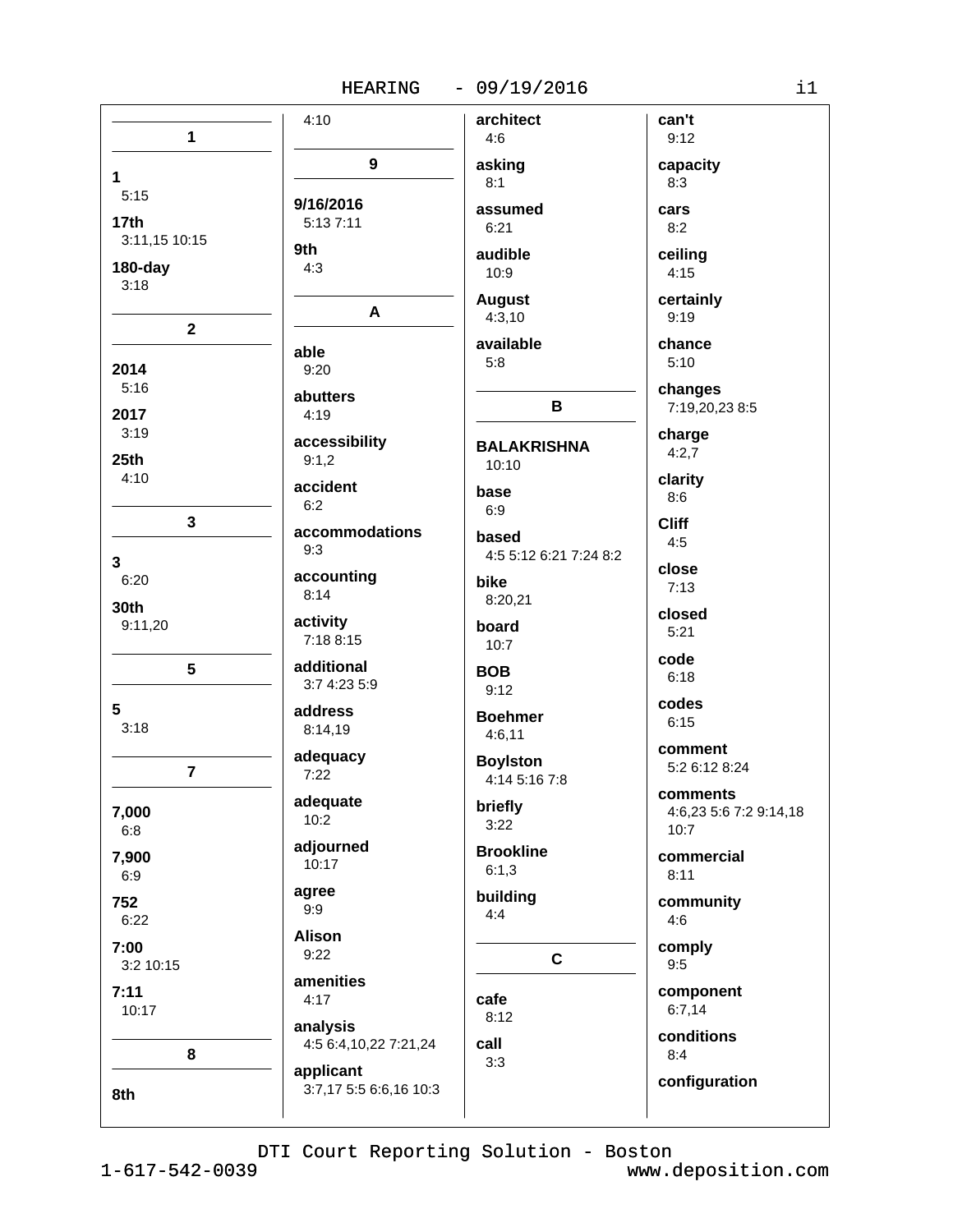| 7:20                   | department             | envision            | generally               |
|------------------------|------------------------|---------------------|-------------------------|
| confirm                | 4:16:1,3               | 9:6                 | 7:12                    |
| 6:6                    | departments            | existing            | generation              |
| confirmation           | 4:9                    | 5:14                | 6:11,16 7:4             |
| 6:24                   | design                 | extension           | give                    |
| <b>Consultants</b>     | 4:4 7:19,20 8:4,5      | 3:18                | 10:3                    |
| 7:11                   | detail                 |                     | given                   |
|                        | 6:18                   | F                   | 4:20                    |
| contemplating<br>8:7   | detailed               |                     | going                   |
|                        | 7:21,24                | fast                | 3:3,6,8,10 5:6 7:19,20, |
| continue<br>10:15      | developer              | 9:13                | 23 8:22 10:14           |
|                        | 4:2                    | feet                | great                   |
| control<br>8:17        |                        | 6:8,9               | 10:5                    |
|                        | development<br>4:13,20 | finally             | ground-level            |
| coordinate             | different              | 3:14                | 4:14                    |
| 10:1                   | 6:17 8:10              | first               |                         |
| copy                   |                        | 5:12,13             | н                       |
| 5:8 10:10              | difficulty<br>6:14     | <b>Fitzgerald</b>   |                         |
| count                  |                        | 6:19 7:6 10:1       | handle                  |
| 5:17                   | directly<br>5:8        | <b>Fitzgerald's</b> | 8:2                     |
| counts                 |                        | 5:13,23 6:12        | hard                    |
| 5:20 9:13,14           | director               | floor               | 5:8                     |
| couple                 | 3:13                   | 4:14                | hearing                 |
| 9:8                    | disabled               | focused             | 3:8,10 9:18 10:15       |
| current                | 9:3,6                  | 4:3                 | height                  |
| 7:24 8:4               | discrepancy            | folks               | 4:14,15                 |
| customers              | 5:24 6:8               | 9:22                | held                    |
| 8:22 9:4,7             | distance               | follow-up           | 4:10                    |
|                        | 7:7                    | 5:4                 | helpful                 |
| D                      | documentation          |                     | 8:23                    |
|                        | 5:19                   | following<br>4:23   | hours                   |
| daily                  | don't                  |                     | 7:4 8:14                |
| 5:16                   | 5:97:18                | full<br>8:2         |                         |
| data                   |                        |                     | ı                       |
| 5:17 6:2,17,22 7:8 8:1 | Е                      | functions<br>4:16   |                         |
| dated                  |                        |                     | l'd                     |
| 5:13 7:11              | early<br>9:17          | furniture<br>8:12   | 7:13                    |
| deadline               |                        |                     | <b>I'll</b>             |
| 3:18                   | either<br>6:17         | further<br>3:20     | 10:13                   |
| decide                 |                        |                     | l'm                     |
| 8:5                    | engineering            | G                   | 5:6                     |
| demand                 | 3:13                   |                     | impact                  |
| 8:17                   | <b>ENGLER</b>          | garage              | 8:8                     |
| demonstrate            | 9:12                   | 8:3,9               | include                 |
| 7:22                   | environmental          |                     | 8:10                    |
|                        | 3:16                   |                     |                         |
|                        |                        |                     |                         |

DTI Court Reporting Solution - Boston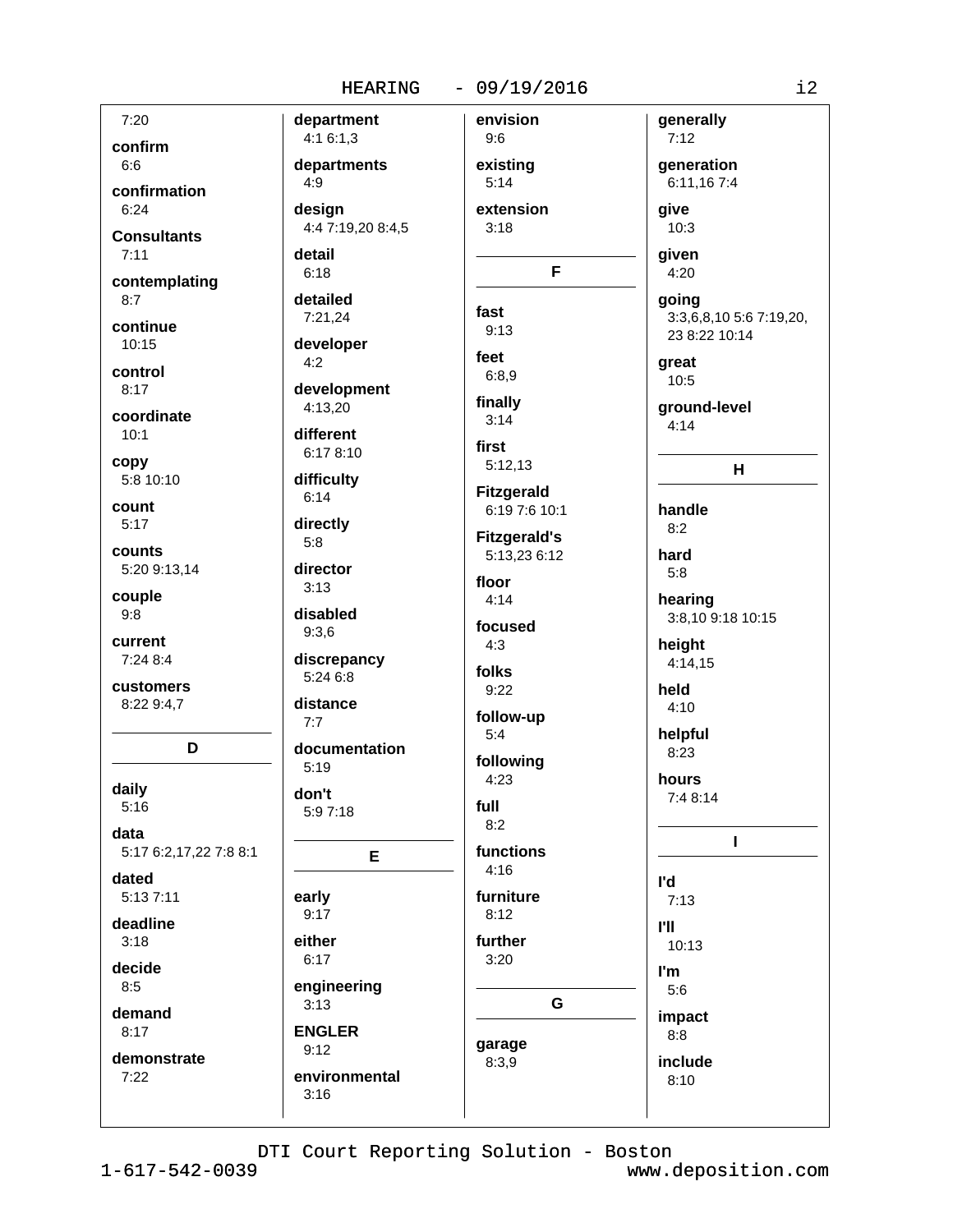### **HEARING**

#### $-09/19/2016$

incorporate **letters**  $6:3$  $5:2$ information list 5:5.18.24 6:24 7:1 9:4. 5:7 10:11  $10.11$ local initial  $6:17$  $4:21$ look **instructions** 6:2.16 7:13 9:23  $4.3$ insufficient M  $8:18$ **Maria** intend 3:20,24 5:1 9:22  $9:5$ **Massachusetts** intersection  $9:2$  $5:22$ **Massdot issues**  $5:24$ 4:12 7:12.14 massing it's  $4:13$  $8:11$ 3:2 6:8 8:11 9:17 meeting 3:3 4:21 J meetings January  $4:8$  $3:18$ members Jim  $10:8$  $10:1$ memo job 5:8 6:13,18  $9:16$ mentioned  $5:2$ K met  $3:4$ know mid-day  $7:12,18$  $7:4$ modified L  $8:4$ land **Morelli**  $6:17$ 3:22,24 9:24 10:13 land-use  $6:15$ N leave navigating  $9:22$  $9:7$ left noted  $4:14$ 6:19 7:7 letter 5:23 7:6.15 9:1

notes 5:15,23 number 7:12 8:17 numbers  $6:17:4$ 

# O

obtained  $6.22$ **Obviously** 

 $10:2$ occupants

 $4:22$ **October** 

3:11.15 9:17 10:15 office

Okay 3:2.23 9:21 10:5

one-month  $3:17$ 

ongoing  $4:12$ 

operations  $7:22$ 

```
order
3:3
```
overall  $4:15$ 

P

p.m. 10:15,17

parking 3:6,12 4:16 5:3 7:10,15, 17,19 8:20 9:1,11 10:8

peak  $7:48:14$ 

peak-hour 7:17 8:3 peer

3:4,5,6,12,16 5:3 7:18

plan 4:16 8:16 planning

perform

 $7:17$ 

3:24 6:23 plans

 $7:24$ 

please 5:18 6:24 8:1,19

**Police**  $6:1.3$ 

possible 8:10 9:9

prepare  $10:13$ 

presentation 3:9,11,13,15

primarily  $4:4$ 

probably  $9:17$ 

proceedings 3:1 10:17

produced

 $3:5$ 

project 4:9,10,18 6:7,14 8:8,18  $9:7$ 

projected  $6:5$ 

proposed  $8:3$ 

proves  $8:18$ 

provide 3:20 7:1,5,21 8:1,6

provided 3:17 4:2,5 5:5,17,18,20 6:24 7:8 8:22

providing  $3:7$ 

DTI Court Reporting Solution - Boston

 $1 - 617 - 542 - 0039$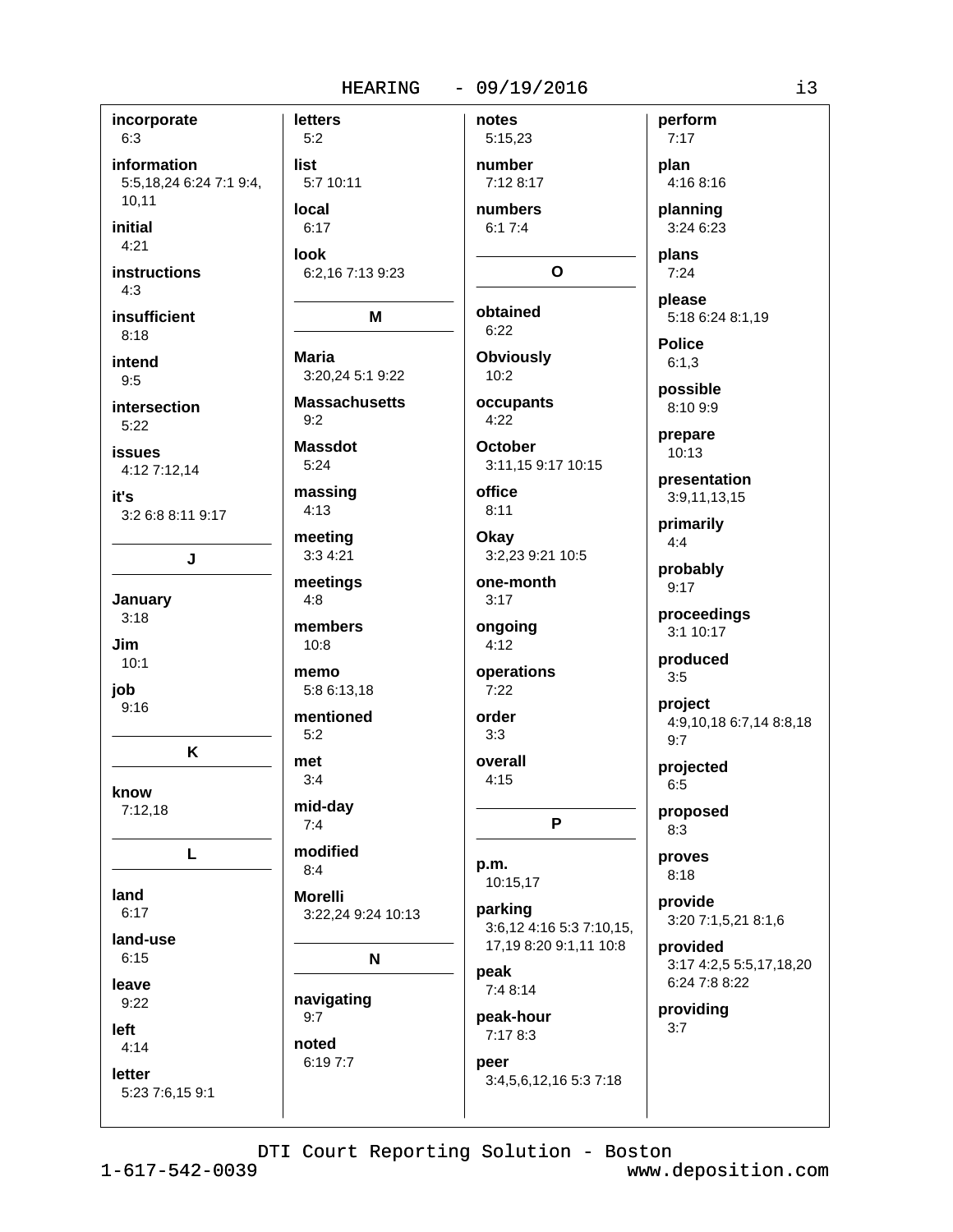#### $-09/19/2016$ HEARING

| Q                     | residents<br>8:21 9:3.6  | servio<br>5:21  |
|-----------------------|--------------------------|-----------------|
| question              | respect<br>5:22 9:1      | set<br>5:12     |
| 8:16                  | respond                  | settin          |
| questions             | 7:14 9:13 10:3           | 9:15            |
| 4:24                  | response                 | show            |
| quickly               | 4:21 5:5 10:9            | 8:20            |
| 5:6                   | responses<br>9:19        | sight<br>7:7    |
| R                     | responsive               | signif          |
| raised                | 4:11                     | 7:2             |
| 7:12,15               | restaurant               | site            |
| reach                 | 8:11                     | 4:4             |
| 4:19                  | result<br>7:19           | six-fa<br>4:13, |
| read                  | retail                   | size            |
| 5:7 10:11             | 6:7,10,13,17 8:7,8,15,   | 6:6,1           |
| recommended           | 21 9:4,6                 | skim            |
| 7:17                  | review                   | 5:10            |
| reductions            | 3:5,77:10,17,18          | soon            |
| 6:20                  | reviewer                 | 9:16            |
| references            | 3:5,6,12,16              | sort            |
| 5:15                  | reviewers                | 5:24            |
| regarding<br>4:12     | 5:3                      | space           |
| regulations           | right                    | 8:8             |
| 9:2,5                 | 10:5                     | space           |
| relating<br>3:14      | S                        | 8:17<br>speal   |
| relationship          | safety                   | 7:13            |
| 4:12                  | 5:22                     | Speci           |
| repeat                | <b>Saturday</b>          | 7:16            |
| 4:7                   | 7:4 9:14                 | speed           |
| report                | scenarios                | 7:8             |
| 5:13 7:3,11 8:14      | 8:10                     | squar           |
| reports               | schedule                 | 6:8,9           |
| 3:5,8 5:11            | 10:1,4                   | staff           |
| request               | <b>SCHNEIDER</b>         | 4:86            |
| 5:4 6:6,15 7:16,21,23 | 3:2,23 5:1 9:21 10:5,12, | statio          |
| 8:69::4               | 14                       | 5:21            |
| requests              | see                      | stora           |
| 5:12                  | 5:19 7:3,9 8:9 10:2      | 8:21            |
| residential           | <b>September</b>         | store           |
| 8:15,17               | 4.109.11                 | 8:12            |

rvice  $:21$  $:12$ tting :15 ow  $: 20$ **aht**  $:7$ **unificant**  $:2^{\circ}$ :4 **c-family** 13,19 e:  $:6,13$ im  $10$ on  $:16$ rt  $: 24$ ace  $8:$ aces  $:17$ eaking  $:13$ ecifically  $:16$ eed  $8:$ uare  $.8,9$ aff :8 6:23 ation  $:21$ orage  $:21$ 

**Street**  $5:167:8$ studies  $9:19$ study  $6:20$ stuff  $9:23$ submit  $9:9$ summary  $4:20$ supplemental  $9:10$ surprises  $5:10$  $\mathsf{T}$ table 5:15 6:20 take 6:2.16 7:13 9:23 talk  $10:1$ team 4:9,11,18 technical  $4:5$ tell  $4:8$ **Thank** 3:23 5:1 10:6,16 there's 5:9,15 6:18 they'll  $4:22$ thing 5:14 7:6 things  $9:8$ 

stormwater

 $3:14$ 

4:10 9:11

DTI Court Reporting Solution - Boston

think

5:97:2